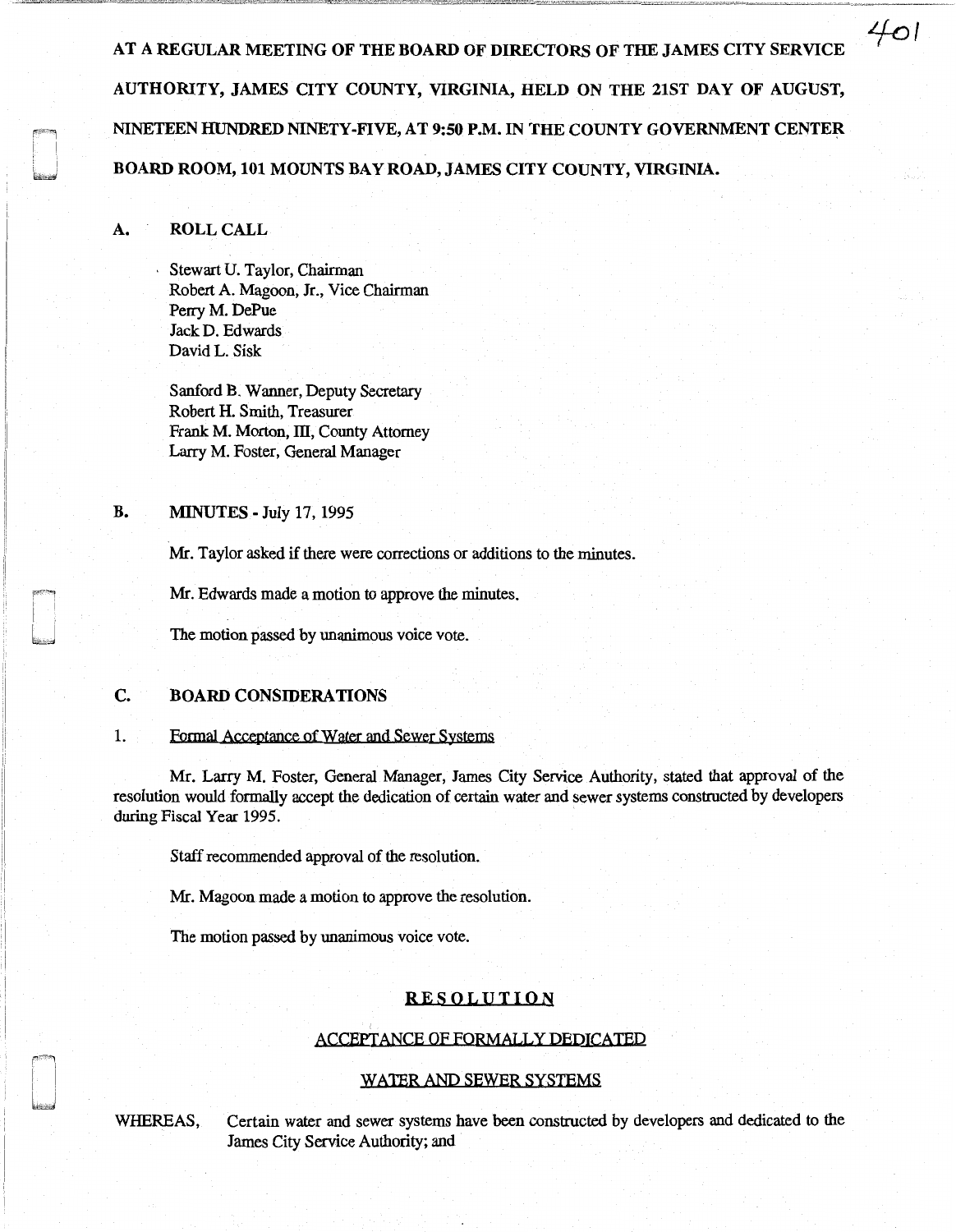WHEREAS, these water and sewer systems have been constructed in accordance with technical requirements of the James City Service Authority.

-2-

NOW, THEREFORE, BE IT RESOLVED that the Board of Directors of the James City Service Authority, James City County, Virginia, does formally accept the dedication of water and sewer systems listed below, as of June 30, 1995:

## Sewer Fund

| Adam's Hunt - Section 2                                         | \$<br>97,435.00  |
|-----------------------------------------------------------------|------------------|
| Browning's Grant - Section 1                                    | 108,289.00       |
| Governor's Land - Country Club                                  | 339,333.50       |
| Governor's Land - Harper's Mill                                 | 69,445.50        |
| Governor's Land - Hearthstone, Kitchem's Pond,<br>and Wingfield | 589,861.75       |
| Powhatan Crossing - Section 4                                   | 27,264.50        |
| Settler's Mill - Section 3                                      | 65,909.50        |
| Springhill - Section 1                                          | 163,740.00       |
| Westray Downs - Section 5                                       | 25,530.00        |
| Williamsburg Plantation - Section 1                             | 80,735.75        |
|                                                                 |                  |
| Total:                                                          | \$1,567,544.50   |
| <b>Water Fund</b>                                               |                  |
| Adam's Hunt - Section 2                                         | \$<br>82,019.00  |
| Governor's Land - Country Club                                  | 40,572.10        |
| Governor's Land - Harper's Mill                                 | 36,996.00        |
| Governor's Land - Hearthstone, Kitchem's Pond,<br>and Wingfield | 270,760.80       |
| Great Woods - Section 2                                         | 61,194.50        |
| Powhatan Crossing - Section 4                                   | 20,620.00        |
| Settler's Mill - Section 3                                      | 81,133.25        |
| Springhill - Section 1                                          | 131,215.50       |
| Westray Downs - Section 5                                       | 14,223.00        |
| Williamsburg Plantation - Section 1                             | 62,395.00        |
| Total:                                                          | \$<br>801,129.15 |

Total Dedications

### 2. Water Extension Agreement with Newport News Waterworks

Mr. Foster stated that Busch Properties, Inc., had petitioned Newport News Waterworks for permission to abandon and relocate approximately 230 feet of waterline in the Kingsmill Development at the Resort Center. He further stated that Busch Properties, Inc., would pay all fees associated with the waterline connection.

\$2,368,613.65

Staff recommended approval of the resolution.

Mr. Sisk made a motion to approve the resolution.

<sup>~</sup>i I u